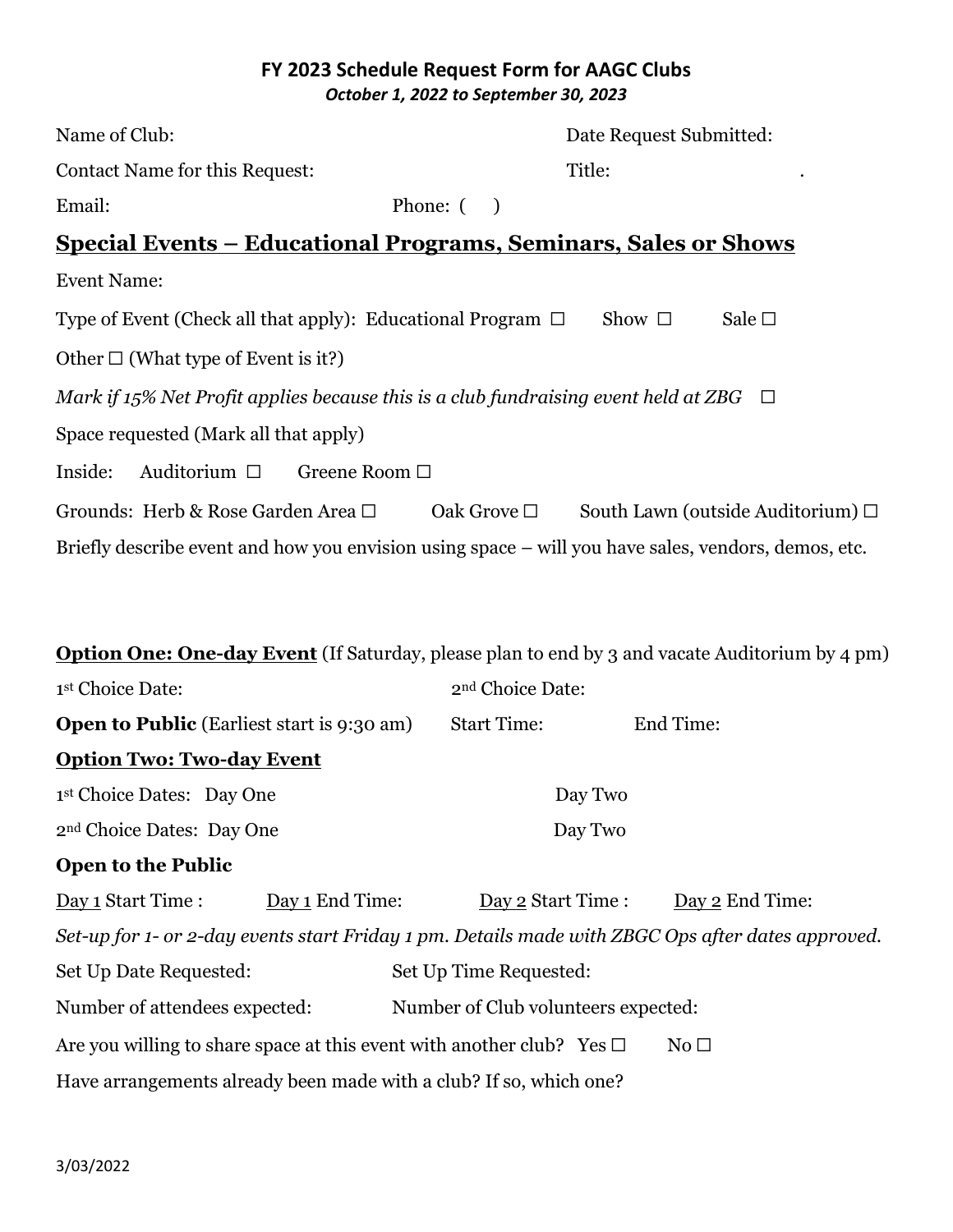#### **FY 2023 Schedule Request Form for AAGC Clubs** *October 1, 2022 to September 30, 2023*

# **Monthly Club Meeting**

Space requested (Choose one) : Auditorium (25 - 150)  $\Box$  Greene Room (5 - 25)  $\Box$ 

Expected Number of attendees:

Day of Month Requested: (For example 1<sup>st</sup> Tuesday, 3<sup>rd</sup> Wednesday, etc)

List exact dates, starting when you want this reservation to begin, and indicating any month the club does not meet: (for example:  $10/4$ ,  $11/1$ ,  $12/6$ , No Jan,  $2/7$ , etc)

**Setup/Close:** Actual setup/close times will be provided with approval notice. 60 minutes will be allotted before meeting starts to set up, and 30 minutes after meeting ends to close down. Clubs with morning meetings may have members come as early as 9:30 to socialize before 10 am meeting. Clubs with night meetings may arrive after 5:30 and should plan to end meeting no later than 9:00.

Meeting Start Time: Meeting End Time: Meeting Length:

If you have a socializing time, please indicate when it starts:

**Audio-Visual Plans** (Request A-V training by contacting secretary.aagc@gmail.com)

In-Person Only (Microphone, speakers, projecter, screen): ☐ Hybrid: In-person and Zoom A-V ☐

# **Monthly Board Meeting**

Space Requested: Auditorium  $\Box$  Greene Room  $\Box$  Usual number of Board attendees:

Day of Month Requested: (For example 1st Tuesday, 3rd Wednesday, etc)

List exact dates beginning with when you want this reservation to start – omit months club does not meet: (for example 10/4, 11/1, 12/6, No Jan, 2/7)

Board Meeting Start Time: Board Meeting End Time: Meeting Length:

#### **Audio-Visual Plans:**

In-Person Only (Microphone, speakers, projecter, screen): □ Hybrid: In-person and Zoom A-V □

In submitting this Schedule Request, the club agrees to follow *"ZBGC Guide for AAGC Club Use of Zilker Botanical Garden."*

Send completed Request Form to schedule[.aagc@gmail.com](mailto:aagc@gmail.com)

Questions? Email Karen.Kalergis@gmail.com